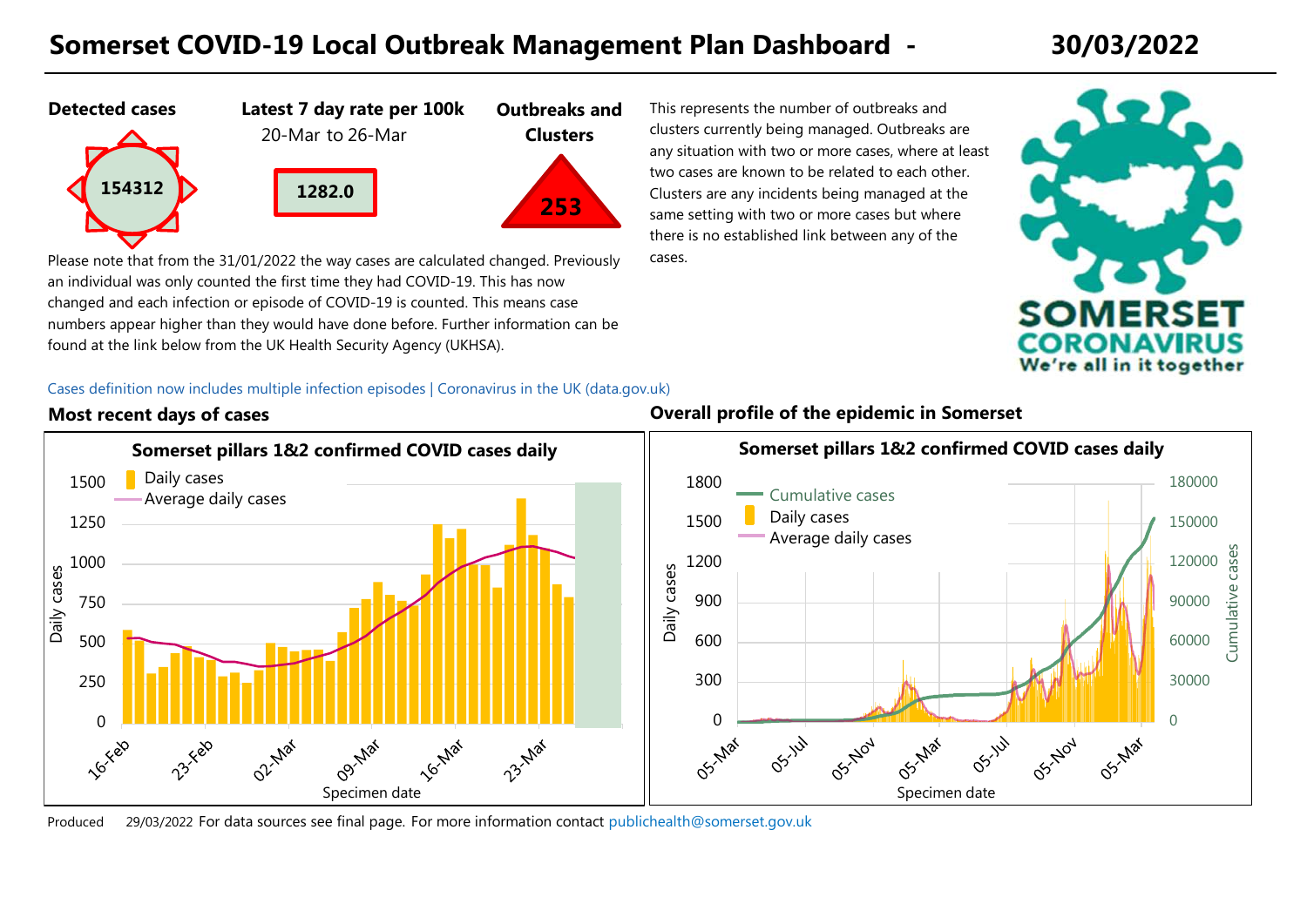## **Somerset COVID-19 Local Outbreak Management Plan Dashboard - Cases**

### **Weekly cases (excludes most recent three days with incompletely reported results)**

|                     | 27-Feb    | 7 day rate | 06-Mar    | 7 day rate | 13-Mar    | 7 day rate | 20-Mar    | 7 day rate |
|---------------------|-----------|------------|-----------|------------|-----------|------------|-----------|------------|
| <b>District</b>     | to 05-Mar | per 100k   | to 12-Mar | per 100k   | to 19-Mar | per 100k   | to 26-Mar | per 100k   |
| Mendip              | 481       | 416.1      | 936       | 809.8      | 1496      | 1294.3     | 1407      | 1217.3     |
| Sedgemoor           | 650       | 527.7      | 1020      | 828.1      | 1466      | 1190.1     | 1488      | 1208.0     |
| Som W & Taun.       | 991       | 638.9      | 1771      | 1141.7     | 2321      | 1496.3     | 2154      | 1388.6     |
| <b>Sth Somerset</b> | 988       | 586.9      | 1572      | 933.8      | 2146      | 1274.8     | 2159      | 1282.5     |
| <b>Somerset</b>     | 3110      | 553.2      | 5299      | 942.5      | 7429      | 1321.4     | 7208      | 1282.0     |



Produced 29/03/2022 For data sources see final page. [For more information contact](mailto:publichealth@somerset.gov.uk) publichealth@somerset.gov.uk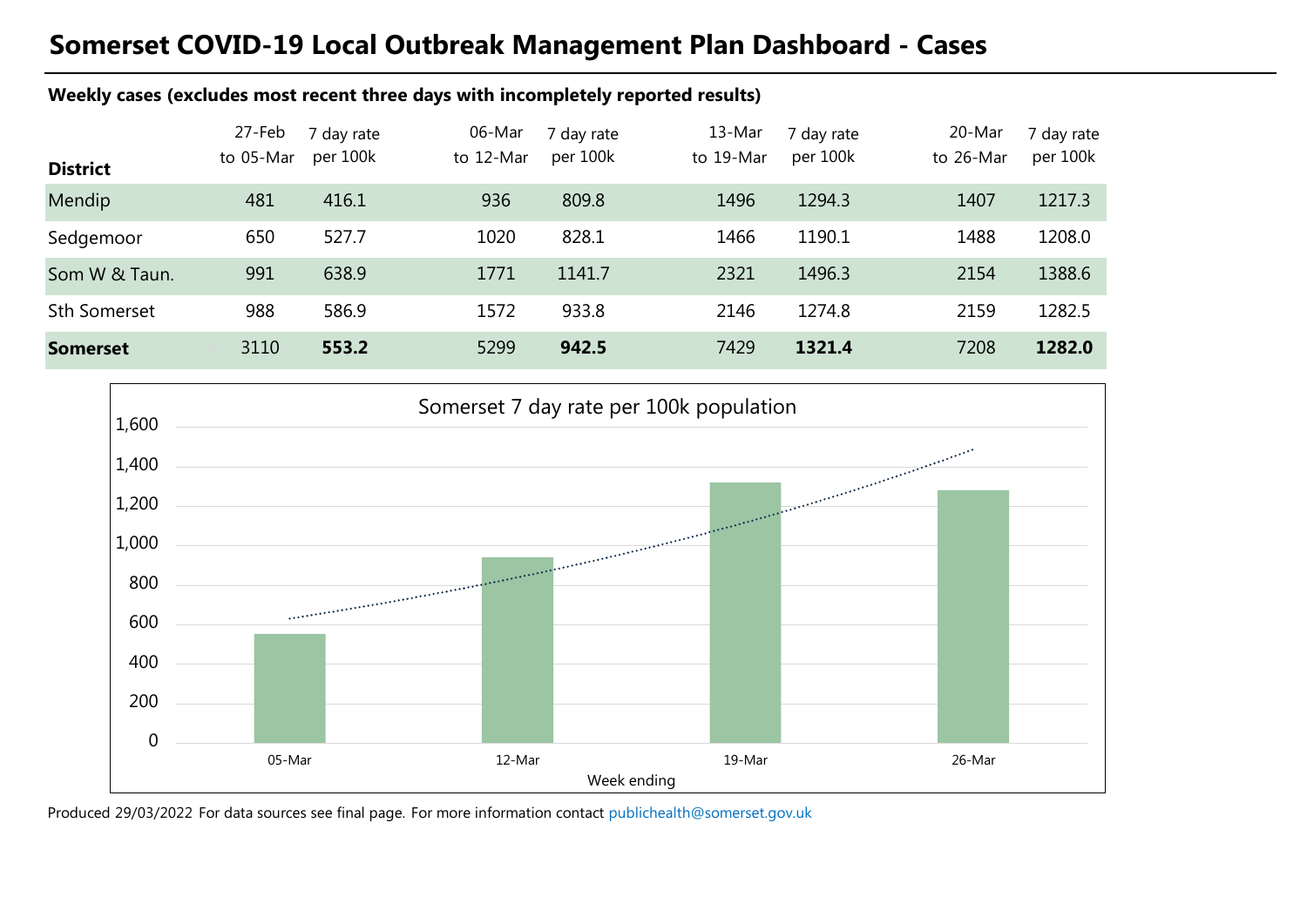### **Somerset COVID-19 Local Outbreak Management Plan Dashboard - Cases Map**



### **Date range** 20-Mar to 26-Mar **20-Mar 26-Mar**

The numbers in this map show the current cases in the past 7 days, the colour of the tag shows the equivalent rate of positive cases per 100,000 population over a 7 day period. Case numbers in Taunton, Wellington, Chard, Yeovil, Bridgwater and Frome have been combined across the urban area with rates based on the combined area population.

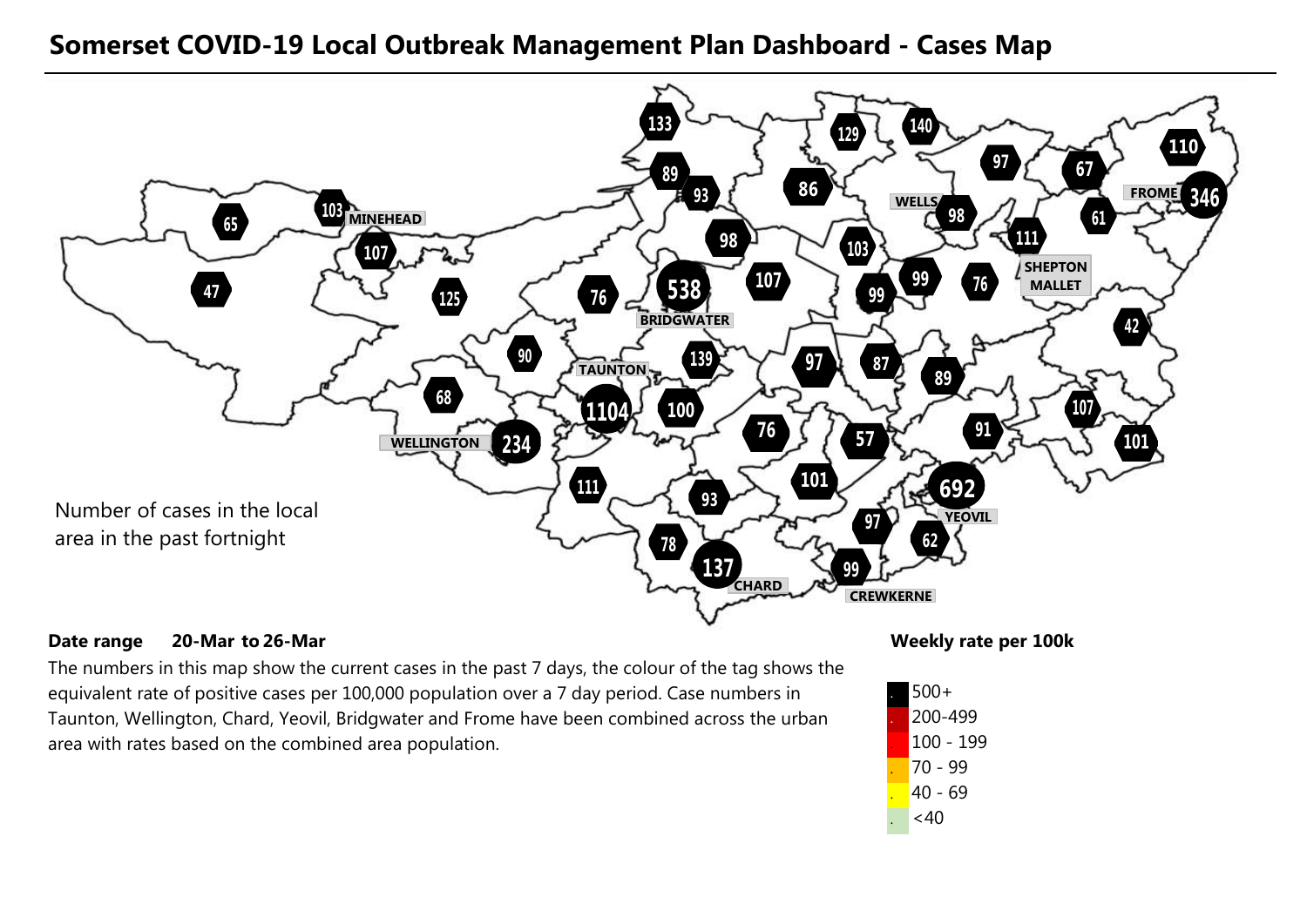## **Somerset COVID-19 Local Outbreak Management Plan Dashboard - Wider Context**

| Latest R number range for the South West                       | What is R?                                                                           | <b>Region</b>   | R                  |
|----------------------------------------------------------------|--------------------------------------------------------------------------------------|-----------------|--------------------|
|                                                                | The reproduction number $(R)$ is the                                                 | UK              | No longer produced |
| 1.1 to $1.4$                                                   | average number of secondary infections<br>produced by 1 infected person.             | England         | 1.1 to 1.4         |
|                                                                |                                                                                      | East of England | 1.1 to 1.4         |
| Last updated on Friday 25 Mar 2022                             | An R number of 1 means that on average<br>every person who is infected will infect 1 | London          | 1.1 to 1.4         |
| Produced by:                                                   | other person, meaning the total number<br>of new infections is stable.               | <b>Midlands</b> | 1.1 to 1.4         |
| UK Government Scientific Advisory Group for Emergencies (SAGE) |                                                                                      | NE and Yorks    | 1.2 to 1.4         |
|                                                                |                                                                                      | North West      | 1.1 to 1.4         |
|                                                                |                                                                                      | South East      | 1.2 to 1.5         |
|                                                                |                                                                                      | South West      | 1.1 to 1.4         |
|                                                                |                                                                                      |                 |                    |



Produced 29/03/2022 For data sources see final page. [For more information contact](mailto:publichealth@somerset.gov.uk) publichealth@somerset.gov.uk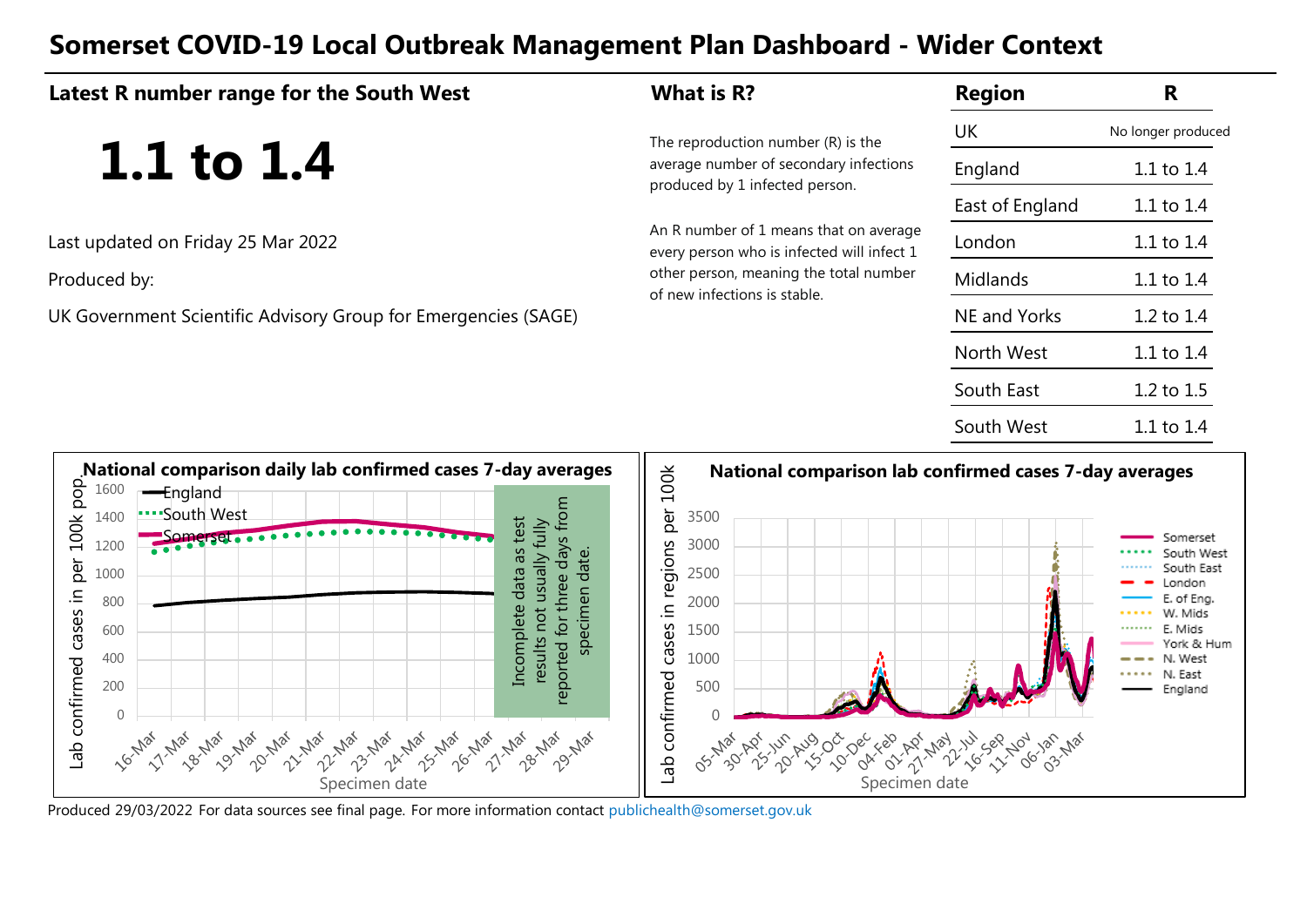### **Somerset COVID-19 Local Outbreak Management Plan Dashboard - Hospital Activity**

### **All COVID patients in Somerset Hospitals**



The vast majority of current cases are in hopsital for reasons other than COVID and are not seriously ill with COVID.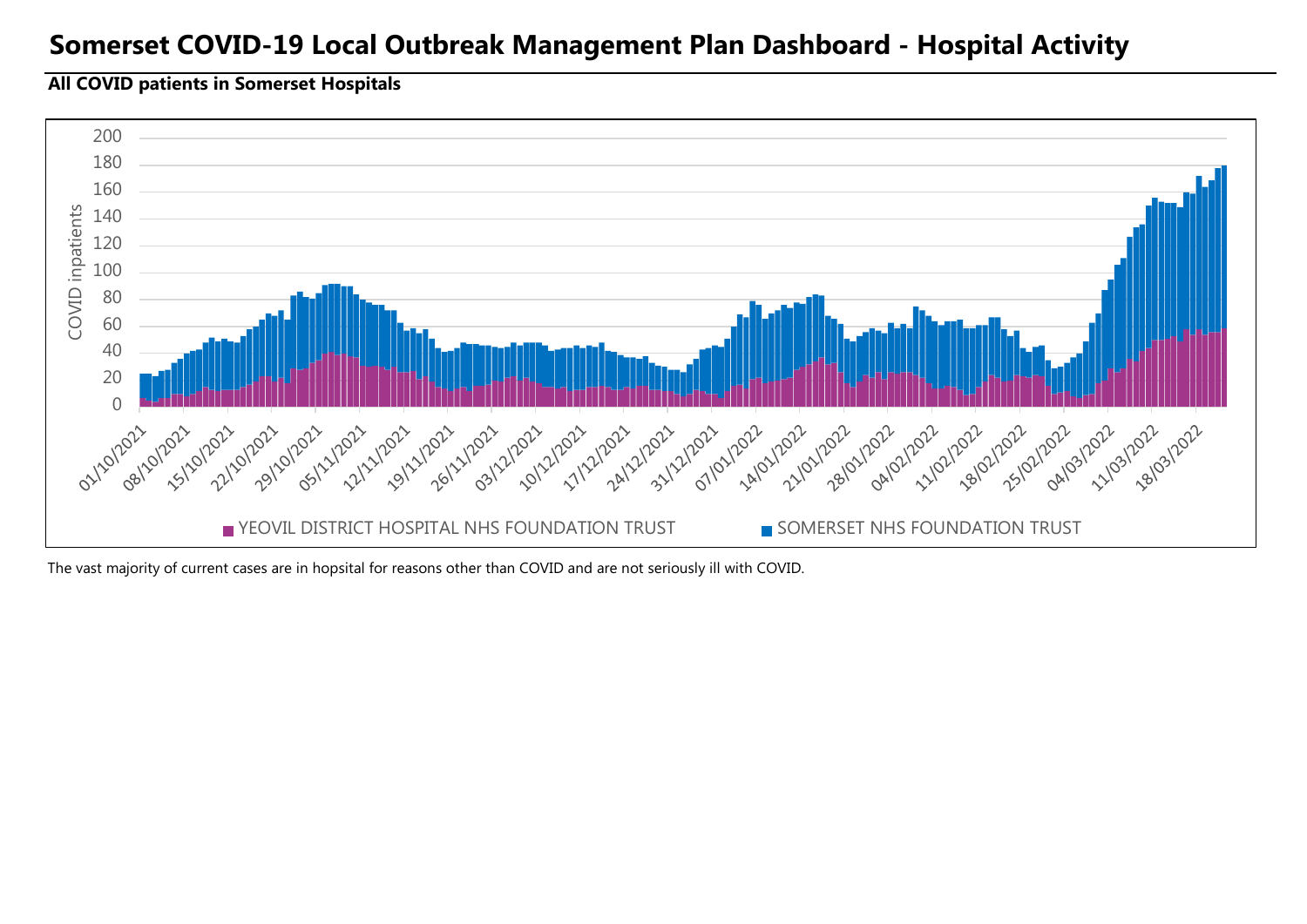### **Somerset COVID-19 Local Outbreak Management Plan Dashboard - Deaths**



Produced 29/03/2022 For data sources see final page. [For more information contact](mailto:publichealth@somerset.gov.uk) publichealth@somerset.gov.uk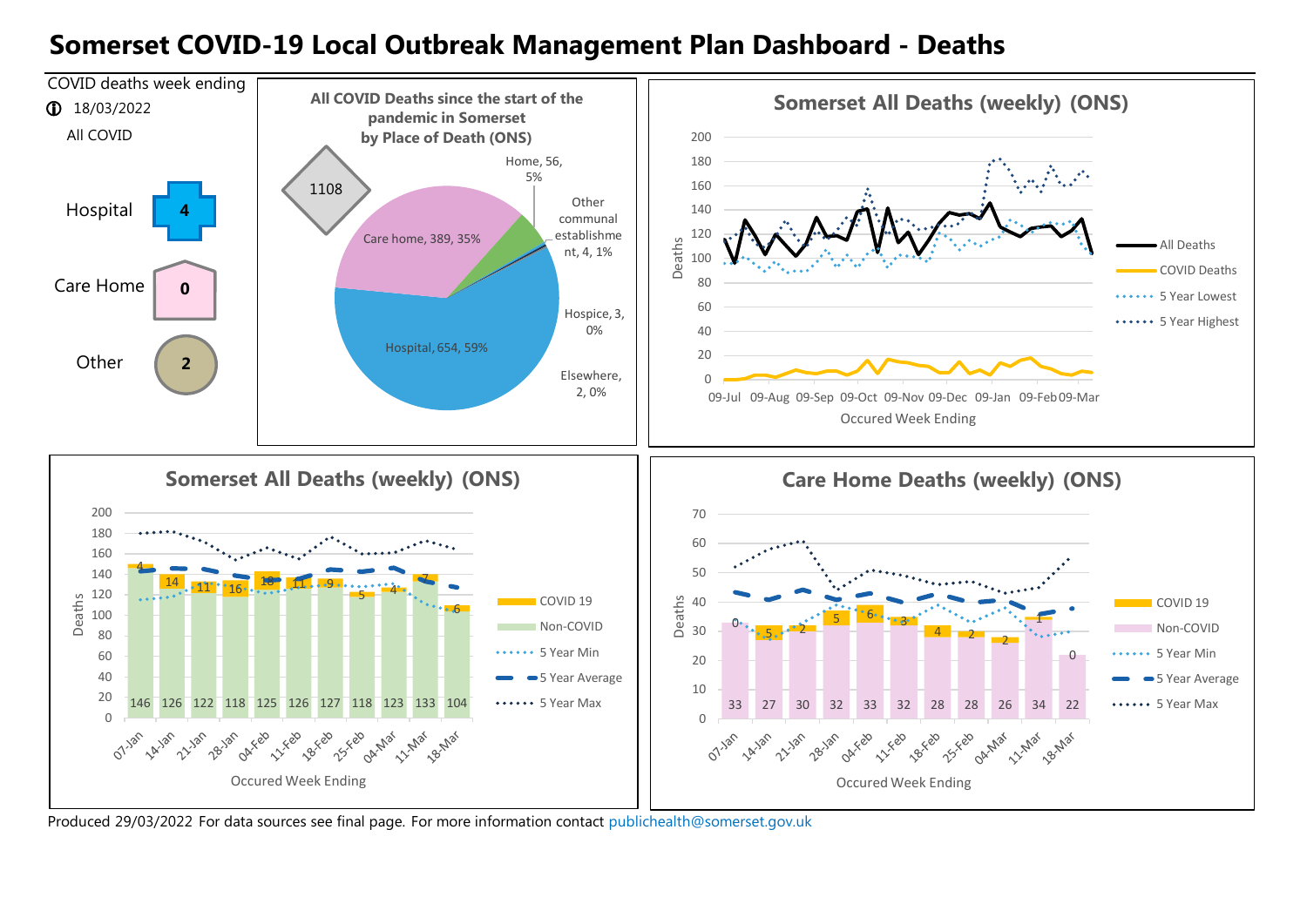### **Somerset COVID-19 Local Outbreak Management Plan Dashboard - District focus**



Produced 29/03/2022 For data sources see final page. [For more information contact](mailto:publichealth@somerset.gov.uk) publichealth@somerset.gov.uk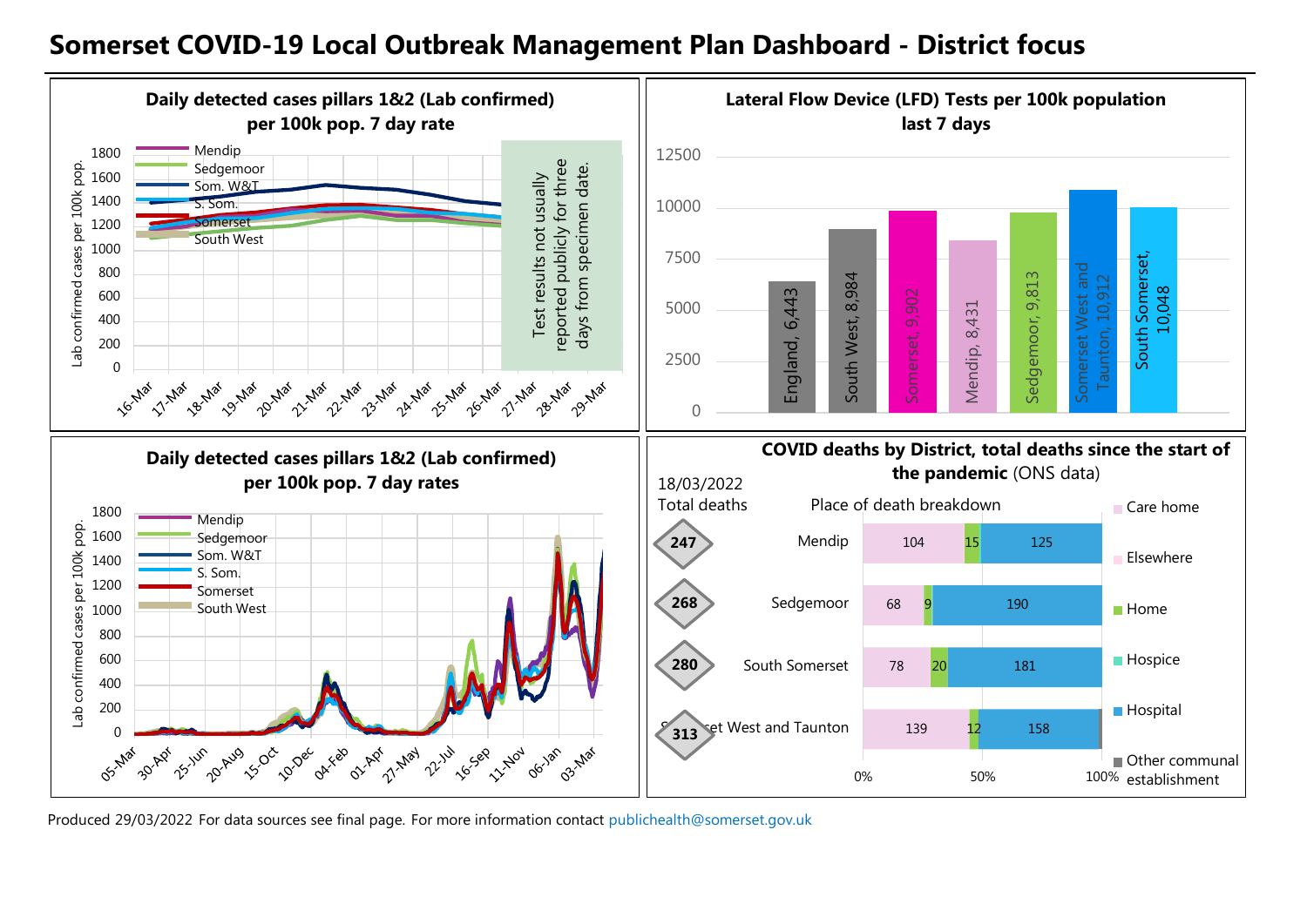# **Somerset COVID-19 Local Outbreak Management Plan Dashboard - COVID Vaccinations**

This page will be further developed once there is more routinely available data published nationally.

This vaccination data is NHS data, reported here with the agreement of the Somerset Clinical Commissioning Group. Specific queries regarding vaccination need to be directed towards the NHS. For more information on the local COVID-19 Vaccination Programme please see

### [Co](https://www.somersetccg.nhs.uk/health/local-services/health-services-during-coronavirus/covid-19-vaccinations-in-somerset/)vid-19 vaccinations in Somerset - Somerset CCG



Number = those given at least first dose.

Data 8th December 2020 to 20th March 2022 Lighter shade in bar shows first vaccination only

Population based on ONS 2020 estimates hence potential for uptake over 100%

| Percentage $18+$ population vaccinated once =  |  |
|------------------------------------------------|--|
| Percentage $18+$ population vaccinated twice = |  |
| Percentage population vaccinated three times = |  |



55-59